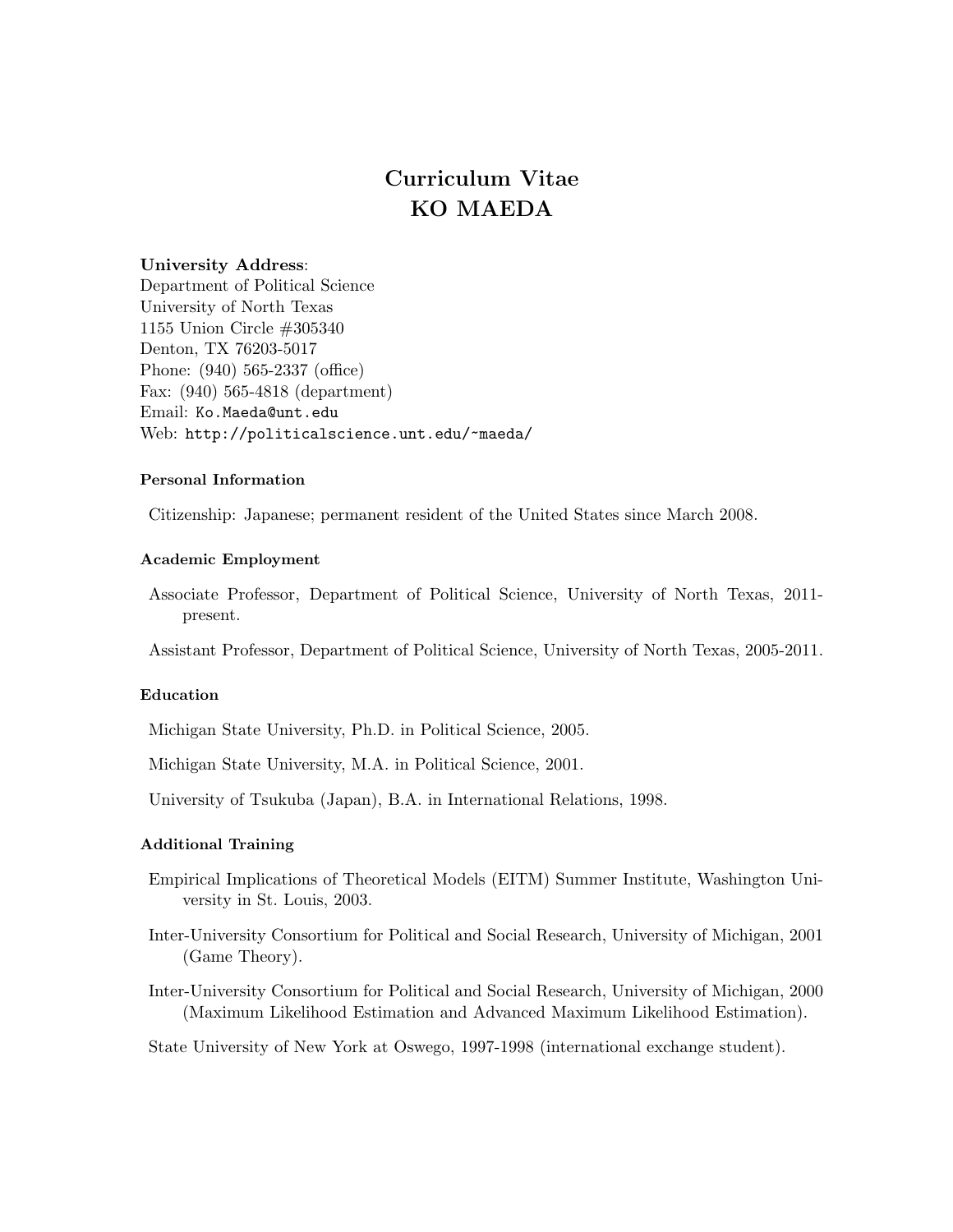#### Main Research and Teaching Interests

Comparative Politics (Political Institutions, Party Competition and Party Systems, Elections, Political Economy, Asian Politics, Japanese Politics)

Quantitative Methodology

## Publications

- Peer-reviewed journal articles
- Adam P. Liff and Ko Maeda. 2019. "Electoral Incentives, Policy Compromise, and Coalition Durability: Japan's LDP-Komeito Government in a Mixed Electoral System." Japanese Journal of Political Science. 20(1): 53-73.
- Ko Maeda. 2017. "Explaining the Surges and Declines of the Japanese Communist Party." Asian Survey. 57(4): 665-89.
- Ko Maeda. 2017. "What Motivates Moderation? Policy Shifts of Ruling Parties, Opposition Parties, and Niche Parties." Representation. 52(2-3): 215-26.
- Ko Maeda. 2016. "Voter Turnout and District-Level Competitiveness in Mixed-Member Electoral Systems." Journal of Elections, Public Opinion and Parties. 26(4): 452-69.
- Ko Maeda. 2016. "Honeymoon or Consolidation, or Both?: Time Dependence of Democratic Durability." Democratization 23(4): 575-91.
- Ko Maeda. 2015. "Determinants of Opposition Fragmentation: Parliamentary Rules and Opposition Strategies." Party Politics 21(5): 763-74.
- Ko Maeda. 2012. "An Irrational Party of Rational Members: The Collision of Legislators' Re-election Quest with Party Success in the Japan Socialist Party." Comparative Political Studies 45(3): 341-65.
- Ko Maeda. 2010. "Factors behind the Historic Defeat of Japan's Liberal Democratic Party in 2009." Asian Survey 50(5): 888-907.
- Ko Maeda. 2010. "Two Modes of Democratic Breakdown: A Competing Risks Analysis of Democratic Durability." *Journal of Politics* 72(4): 1129-43.
- Ko Maeda. 2010. "Divided We Fall: Opposition Fragmentation and the Electoral Fortunes of Governing Parties." British Journal of Political Science 40(2): 419-34.
- Ko Maeda. 2008. "Re-Examining the Contamination Effect of Japan's Mixed Electoral System Using the Treatment-Effects Model." Electoral Studies 27(4): 723-31.
- Thomas H. Hammond, Kyle I. Jen, and Ko Maeda. 2007. "Learning in Hierarchies: An Empirical Test Using Library Catalogues." Journal of Theoretical Politics 19(4): 425- 63.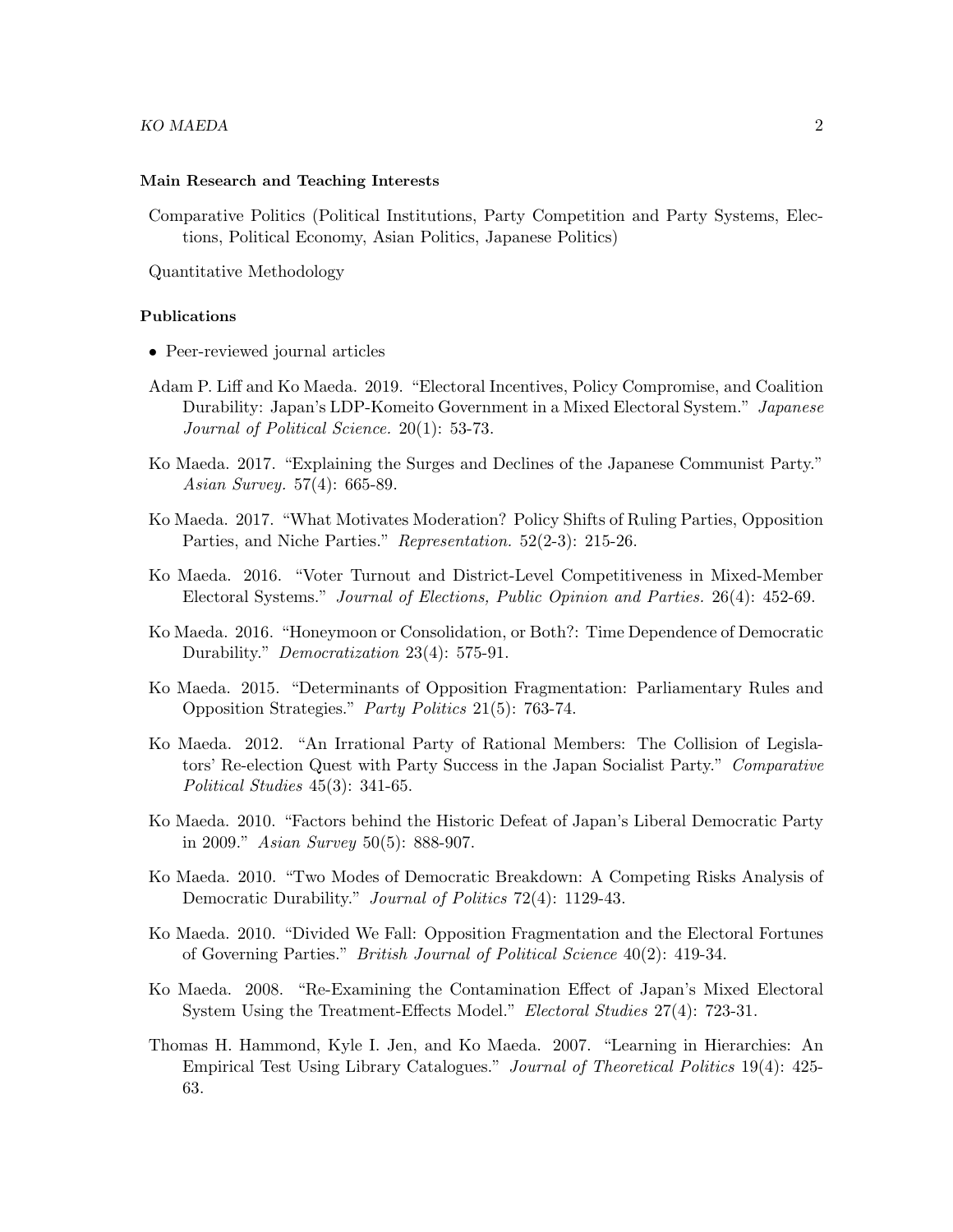- Dennis Patterson and Ko Maeda. 2007. "Prime Ministerial Popularity and the Changing Electoral Fortunes of Japan's Liberal Democratic Party." Asian Survey 47(3): 415-33.
- Ko Maeda and Misa Nishikawa. 2006. "Duration of Party Control in Parliamentary and Presidential Governments: A Study of 65 Democracies, 1950-1998." Comparative Political Studies 39(3): 352-74.
- Other academic publications
- Ko Maeda. 2018. "The JCP: A Perpetual Spoiler?" in Robert J. Pekkanen, Steven R. Reed, Ethan Scheiner, and Daniel M. Smith (eds.) Japan Decides 2017: The Japanese General Election. Palgrave Macmillan.
- Ko Maeda. 2009. "Has the Electoral System Reform Made Japanese Elections Party-Centered?" in Steven R. Reed, Kay Shimizu, and Kenneth Mori McElwain (eds.) Political Change in Japan: Electoral Behavior, Party Realignment, and the Koizumi Reforms. The Walter H. Shorenstein Asia-Pacific Research Center.
- Ko Maeda. 2006. "The General Election in Japan, September 2005." Electoral Studies 25(3): 621-27 (in the "Notes on Recent Elections" section).
- Ko Maeda. 2004. "Amerika: 'butaniku kubari' to giin no saisen tsuikyu [The United States: 'Pork Distribution' and Politicians' Reelection Quest]." In Takeshi Kohno and Masahiro Iwasaki (eds.) Rieki yudo seiji: kokusai hikaku to mekanizumu [Pork Barrel Politics: Cross-National Comparison and the Mechanism]. Tokyo: Ashi Shobo.
- Outreach publications and blog posts
- Ko Maeda. 2019. "What will the Japanese upper house elections mean for Abe?" East Asia Forum. July 10. Available at https://www.eastasiaforum.org/2019/07/10/ what-will-the-japanese-upper-house-elections-mean-for-abe/.
- Ko Maeda. 2019. "Jikou renritsu no mekanizumu to komeito no eikyoryoku no gensen." (in Japanese) Komei. July. pp.18-23.
- Ko Maeda. 2019. "Sekaiteki nimo mezurashii jikou renritsu chouki seiken wo bunseki suru." (in Japanese) Daisanbunmei. No.715. pp.23-25.
- Adam P. Liff and Ko Maeda. 2018. "Why Shinzo Abe faces an uphill battle to revise Japan's constitution." Monkey Cage (Washington Post). Available at https://www.washingtonpost.com/news/monkey-cage/wp/2018/12/12/ why-shinzo-abe-faces-an-uphill-battle-to-revise-japans-constitution/.
- Ko Maeda. 2018. "Ikkyo tajaku no seiji wo dou miruka" (in Japanese) SYNODOS.
- Ko Maeda. 2018. "How Shinzo Abe's Success Can Undermine His Party's Dominance in Japanese Politics." in Policy Guidance from U.S.-Japan Network for the Future Cohort IV. The Maureen and Mike Mansfield Foundation. Available at  $h$ ttps:// mansfieldfdn.org/wp-content/uploads/2018/06/Pages-from-2018-Policy-Guidance-FINAL\_ 2.pdf.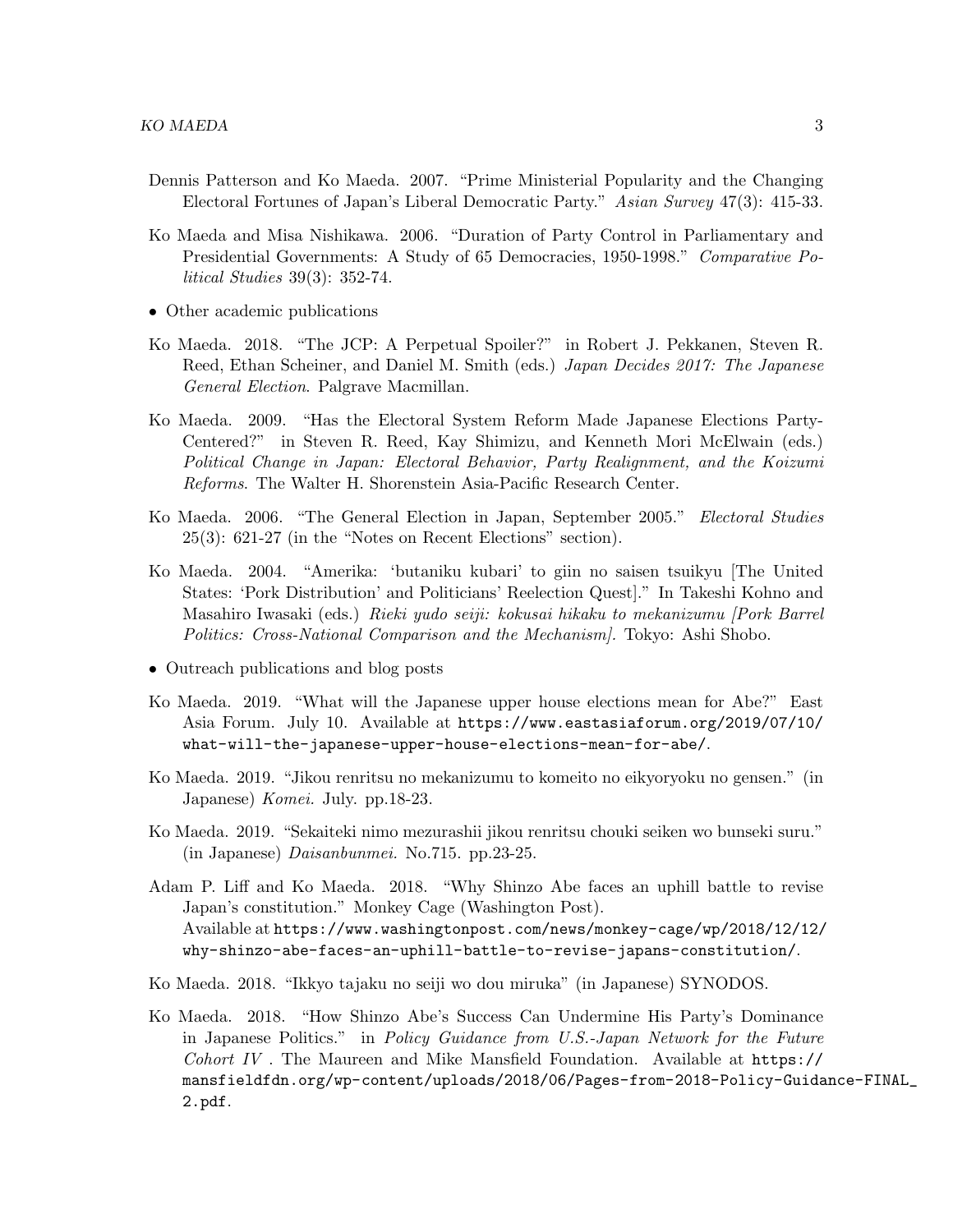Ko Maeda. 2018. "The Enigma of Shinzo Abe's Long Tenure and How His Success Can Undermine His Party's Dominant Position." in Arthur Alexander (ed.) Expert Voices on Japan: Security, Economic, Social, and Foreign Policy Recommendations. The Maureen and Mike Mansfield Foundation. Available at https://mansfieldfdn.org/ wp-content/uploads/2018/06/Expert\_Voices-FINAL.pdf.

### Work in Progress

"Candidate Nomination Strategies of Small Parties in SMD Elections."

"Determinants of Party Splits."

"Electoral Systems and Representation of Geographically Concentrated Minorities."

## Invited Talks

Korea University, June 2018.

University of Tsukuba, June 2017.

University of Tokyo, June 2016.

Meijo University, July 2013.

University of Tsukuba, July 2013.

Kyoto University, June 2013.

Midwestern State University, October 2011.

Kwansei Gakuin University, July 2011.

Woodrow Wilson International Center for Scholars, July 2009.

Kobe University, December 2008.

Waseda University, December 2008.

University of Tsukuba, December 2008.

### Conference Participation

- "Policy Balancing Voting in a One-Party Dominant System." Paper presented at the annual meeting of the American Political Science Association, Washington, D.C., August 2019.
- "Largest Opposition Parties' Position Taking Strategies: A Preliminary Analysis." Paper presented at the annual meeting of the Midwest Political Science Association, Chicago, April 2019.
- "Candidate Nomination Strategies of Small Parties in SMD Elections." Paper presented at the annual meeting of the American Political Science Association, Boston, August 2018.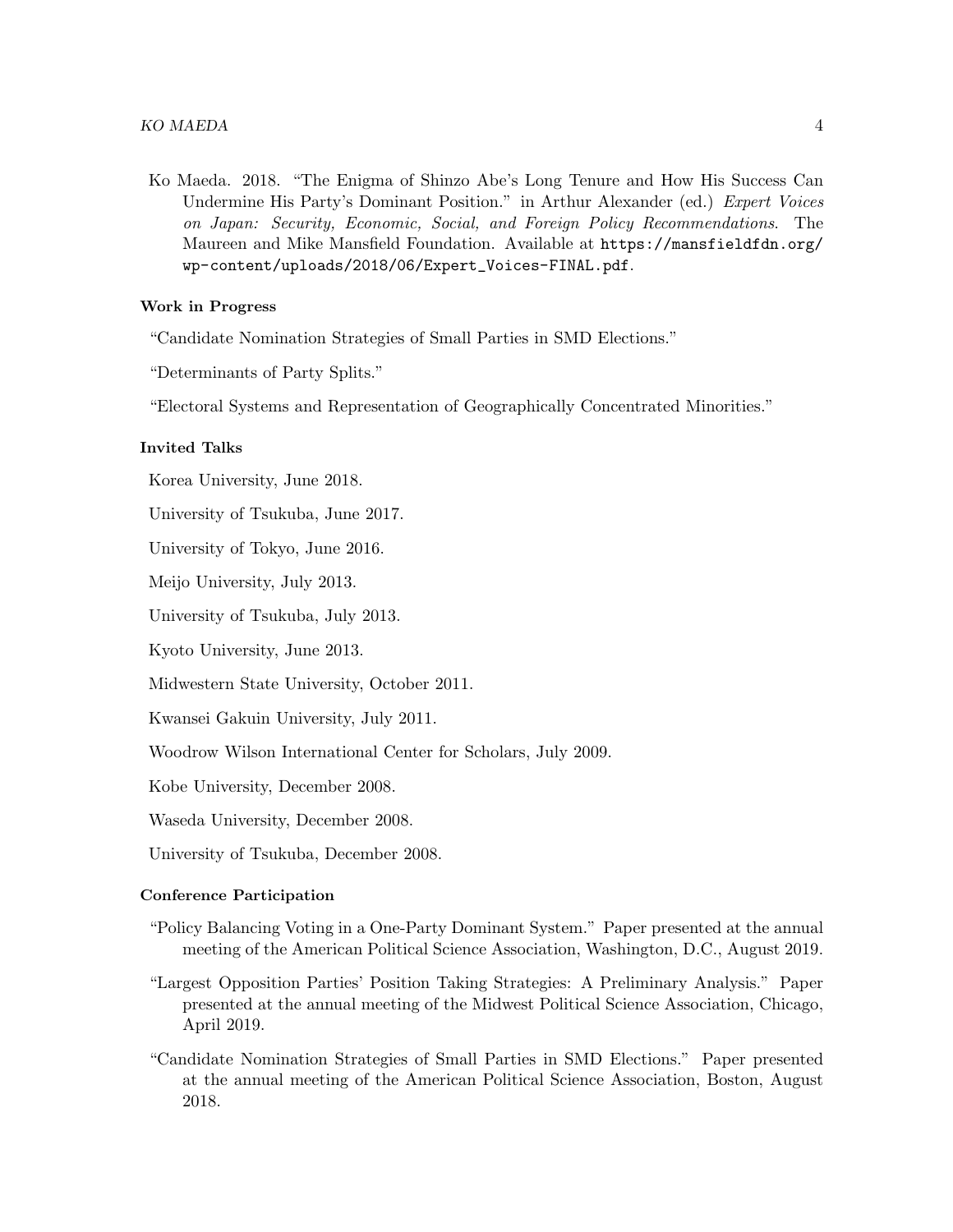- "Candidate Nomination Strategies of Small Parties in SMD Elections." Paper presented at the annual meeting of the Midwest Political Science Association, Chicago, April 2018.
- "Strange Bedfellows: Explaining a Durable Coalition of Incompatible Parties in Japan." Paper presented at the annual meeting of the Midwest Political Science Association, Chicago, April 2017. With Adam P. Liff.
- "Support for a Fringe Party: Explaining the Japanese Communist Party's Resurgence." Paper presented at the annual meeting of the American Political Science Association, Philadelphia, September 2016.
- "Voter Turnout in Mixed-Member Electoral Systems." Paper presented at the annual meeting of the American Political Science Association, San Francisco, September 2015.
- Discussant, "Electoral Systems and Policy Positions." The American Political Science Association, San Francisco, September 2015.
- "What Motivates Moderation? Policy Shifts of Ruling Parties and Opposition Parties." Paper presented at the annual meeting of the Midwest Political Science Association, Chicago, April 2015.
- Panel Chair and discussant, "Representational Roles of MPs in Comparative Perspective." The annual meeting of the American Political Science Association, Washington, D.C., August 2014.
- "Electoral Systems and Representation of Geographically Concentrated Minorities." Paper presented at the annual meeting of the American Political Science Association, Washington, D.C., August 2014.
- "Electoral Systems and Representation of Geographically Concentrated Minorities." Paper presented at the annual meeting of the American Political Science Association, Chicago, August 2013.
- "Determinants of Party Splits." Paper presented at the annual meeting of the Midwest Political Science Association, Chicago, April 2013.
- "Japan's Dysfunctional Politics." Roundtable panelist. The Southwest Conference on Asian Studies, Dallas, October 2012.
- "Determinants of Party Splits: A Preliminary Analysis." Paper presented at the annual meeting of the Midwest Political Science Association, Chicago, April 2012.
- "Determinants of Opposition Fragmentation: Parliamentary Rules and Opposition Strategies." Paper presented at the annual meeting of the American Political Science Association, Seattle, September 2011.
- "Determinants of Opposition Fragmentation: Parliamentary Rules and Opposition Strategies." Paper presented at the annual meeting of the Midwest Political Science Association, Chicago, March 2011.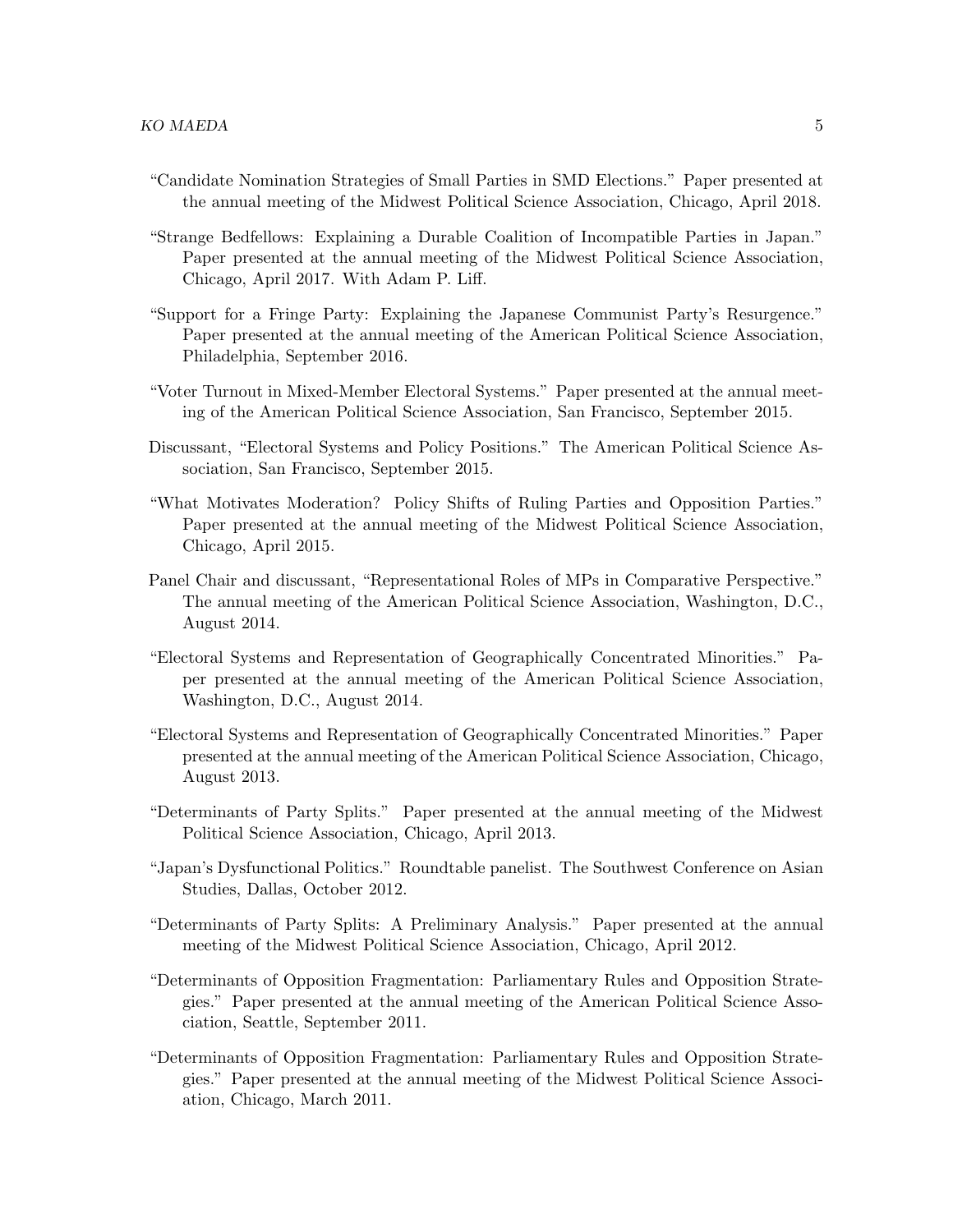- "Roundtable on Evaluating the DPJ Administration After One Year." Roundtable panelist. The Southwest Conference on Asian Studies, Fort Worth, September 2010.
- "Democracy's Fourth Year Crisis?: Time Dependence of Democratic Durability." Paper presented at the annual meeting of the Midwest Political Science Association, Chicago, April 2010.
- "Roundtable on the August 30, 2009, Japanese Election." Roundtable panelist. The Southwest Conference on Asian Studies, Austin, October 2009.
- "What Motivates Changes? Policy Shifts of Ruling Parties and Opposition Parties." Paper presented at the annual meeting of the American Political Science Association, Boston, August 2008.
- "Electoral System Reform and the Rise of Party-Centered Elections in Japan." Paper presented at the annual meeting of the Association of Asian Studies, Atlanta, April 2008.
- "Has the Electoral System Reform Made Japanese Elections Party-Centered?" Paper presented at Stanford Conference on Electoral and Legislative Politics in Japan, Stanford University, June 2007.
- "Has the Electoral System Reform Made Japanese Elections Party-Centered?: A Preliminary Analysis." Paper presented at the annual meeting of the Midwest Political Science Association, Chicago, April 2007.
- "The Changing Nature of Candidate Recruitment in Japan and its Effects on Japanese Party Politics." Paper presented at the annual meeting of the American Political Science Association, Philadelphia, September 2006.
- "Re-examining the contamination effect in Japan's mixed electoral system." Paper presented at the annual meeting of the Midwest Political Science Association, Chicago, April 2006.
- "An Irrational Party Made by Rational Members: A New Explanation of the Immobility of the Japan Socialist Party." Paper presented at the annual meeting of the Midwest Political Science Association, Chicago, April 2005.
- "Institutional Rules and Opposition Fragmentation in Parliamentary Democracies." Paper presented at the annual meeting of the Midwest Political Science Association, Chicago, April 2005.
- "Institutional Rules and Opposition Fragmentation in Parliamentary Democracies." Paper presented at the annual meeting of the Southern Political Science Association, New Orleans, January 2005.
- "Talk's Cheap: Text-Based Estimation of Rhetorical Ideal-Points." Paper presented at the annual meeting of the Society for Political Methodology, Stanford University, July 2004. With Burt L. Monroe.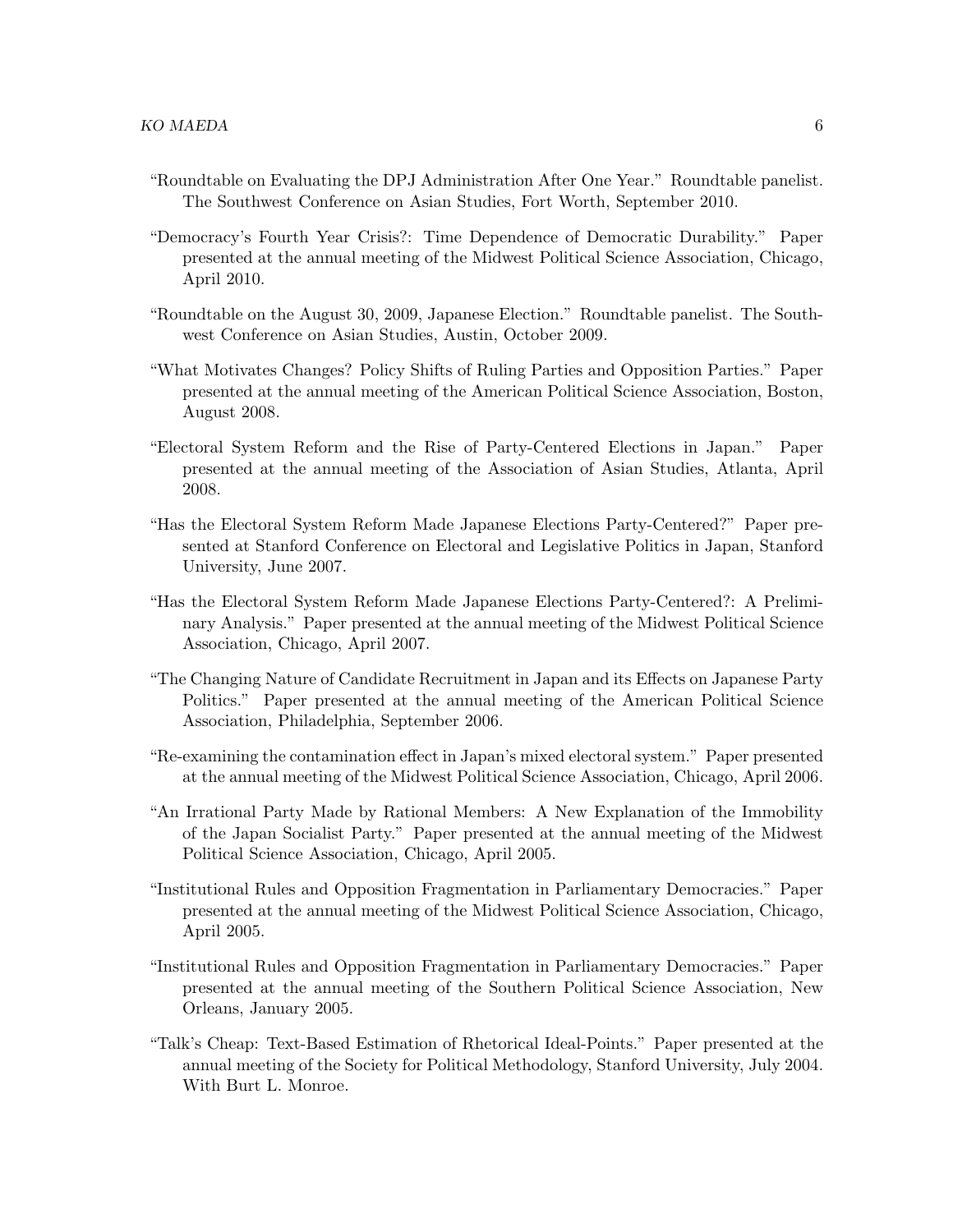- "The Electoral Fortune of Government and Fractionalization of Opposition Parties." Paper presented at the annual meeting of the Japanese Association of Electoral Studies, Tokyo, May 2004.
- "The Electoral Fortune of Government and Fractionalization of Opposition Parties." Paper presented at the annual meeting of the Midwest Political Science Association, Chicago, April 2004.
- "Government Stability in Parliamentary and Presidential Systems: A Study of Seventy-Two Democracies, 1950-1998." Paper presented at the annual meeting of the Southwestern Political Science Association, San Antonio, April 2003. With Misa Nishikawa.
- "Status Quo Matters: Conditional Effects of Political Constraints on Economic Growth." Paper presented at the annual meeting of the Midwest Political Science Association, Chicago, April 2003.
- "Intelligence Organizations and the Organization of Intelligence: What Library Catalogues can Tell us about 9/11." Paper presented at the annual meeting of the Midwest Political Science Association, Chicago, April 2003. With Thomas H. Hammond and Kyle I. Jen.
- "Government Stability in Parliamentarism and Presidentialism: A Study of Seventy-Five Countries, 1945-1998." Paper presented at the annual meeting of the Midwest Political Science Association, Chicago, April 2002. With Misa Nishikawa.

#### Awards, Grants, and Fellowships

Award for Excellence in Undergraduate Teaching. Department of Political Science. 2019.

Research visit to the Republic of Korea (Seoul), funded by the Korea Foundation. 2018.

Research visit to Japan (Tokyo and Kumamoto), funded by the Japan Foundation. 2017.

- The Japan Foundation Center for Global Partnership. Funded \$387. 2016.
- Maureen and Mike Mansfield Foundation "US-Japan Network for the Future" Program, Cohort IV member (2016-2018).
- Provost Supplemental Travel Awards, University of North Texas. Funded. 2012.
- Provost Supplemental Travel Awards, University of North Texas. Funded. 2010.
- Co-Principal Investigator, Higher Education for Development/USAID Assessment of the USAID Political Parties Strengthening Programs (\$685,000). Not Funded. 2009.

Faculty Research Grant, University of North Texas. Funded \$5,000. 2008-09.

Provost Supplemental Travel Awards, University of North Texas. Funded. 2008.

Provost Supplemental Travel Awards, University of North Texas. Funded. 2007.

Research Initiation Grant, University of North Texas. Not Funded. March 2007.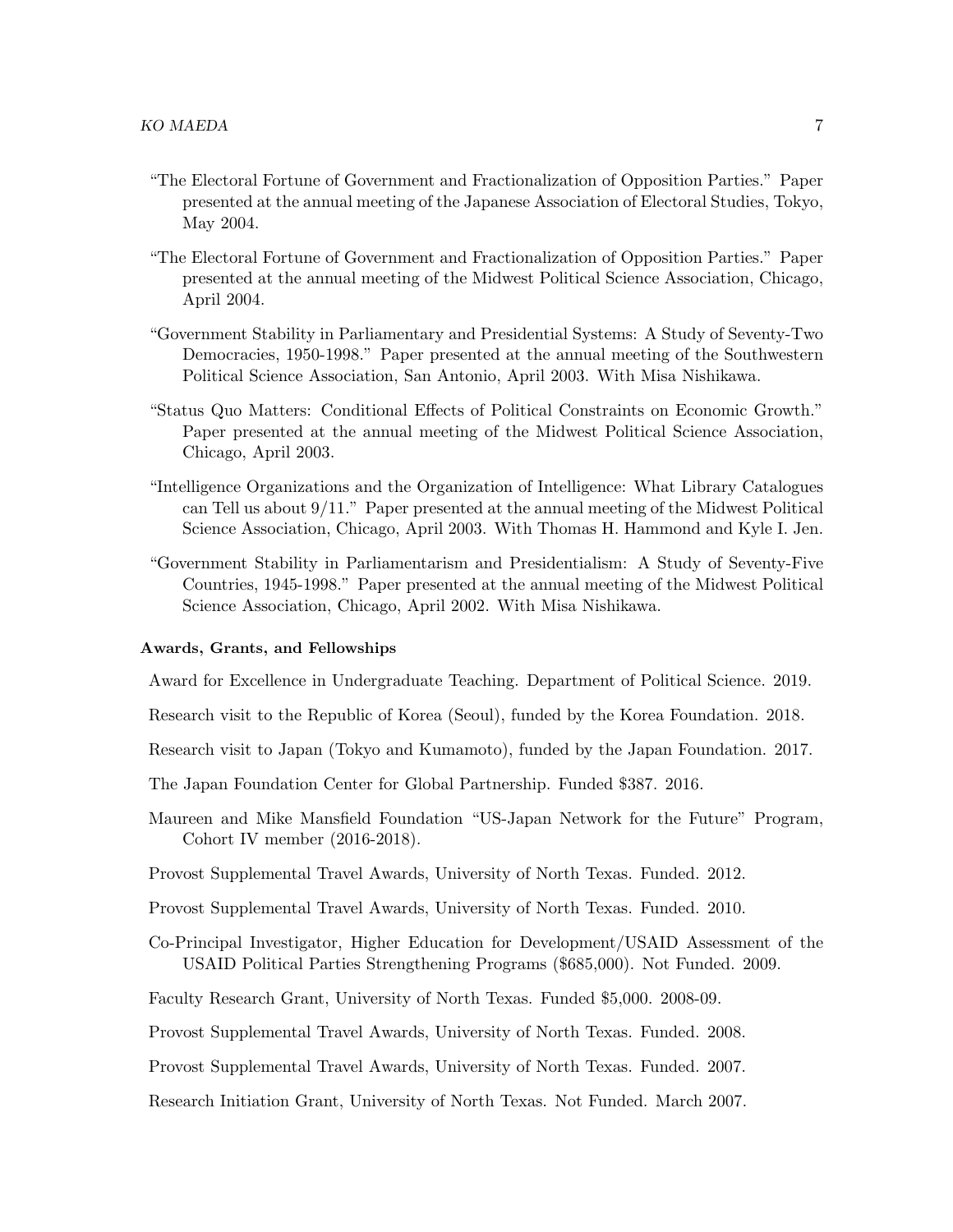Small Grant Award, University of North Texas. Funded \$125. March 2007.

- Junior Faculty Summer Research Fellowship, University of North Texas. Not Funded. November 2006.
- Junior Faculty Summer Research Fellowship, University of North Texas. Funded \$5,000. Summer 2006.

Provost Supplemental Travel Awards, University of North Texas. Funded. 2006.

Faculty Research Grant, University of North Texas. Funded \$1,100. Summer 2006.

#### Teaching Experience

University of North Texas.

- American Government: Process and Policies.
- Comparative Political Institutions (graduate).
- Quantitative Political Research Methods (graduate).
- Governments and Politics around the World (formerly known as "Comparative Politics").
- Introduction to Political Research.
- Japanese Politics.
- Asian Politics.

Niigata University (Japan).

• American Politics.

Michigan State University.

- Politics of Asia.
- Introduction to Comparative Politics.

## Professional Service and Activities

Editor, Japanese Journal of Political Science. 2018-present.

Council Member, APSA section on Representation and Electoral Systems, 2018-2020.

- Member, Nominating Committee for Section Officers, APSA section on Representation and Electoral Systems, 2018.
- Member, George H. Hallett Award Committee, APSA section on Representation and Electoral Systems, 2017.
- Invited Discussant, SMU Sun & Star Symposium, "Are Reforms Dead in Japan? The Legacy of Prime Minister Koizumi." Southern Methodist University, November 7-8, 2012.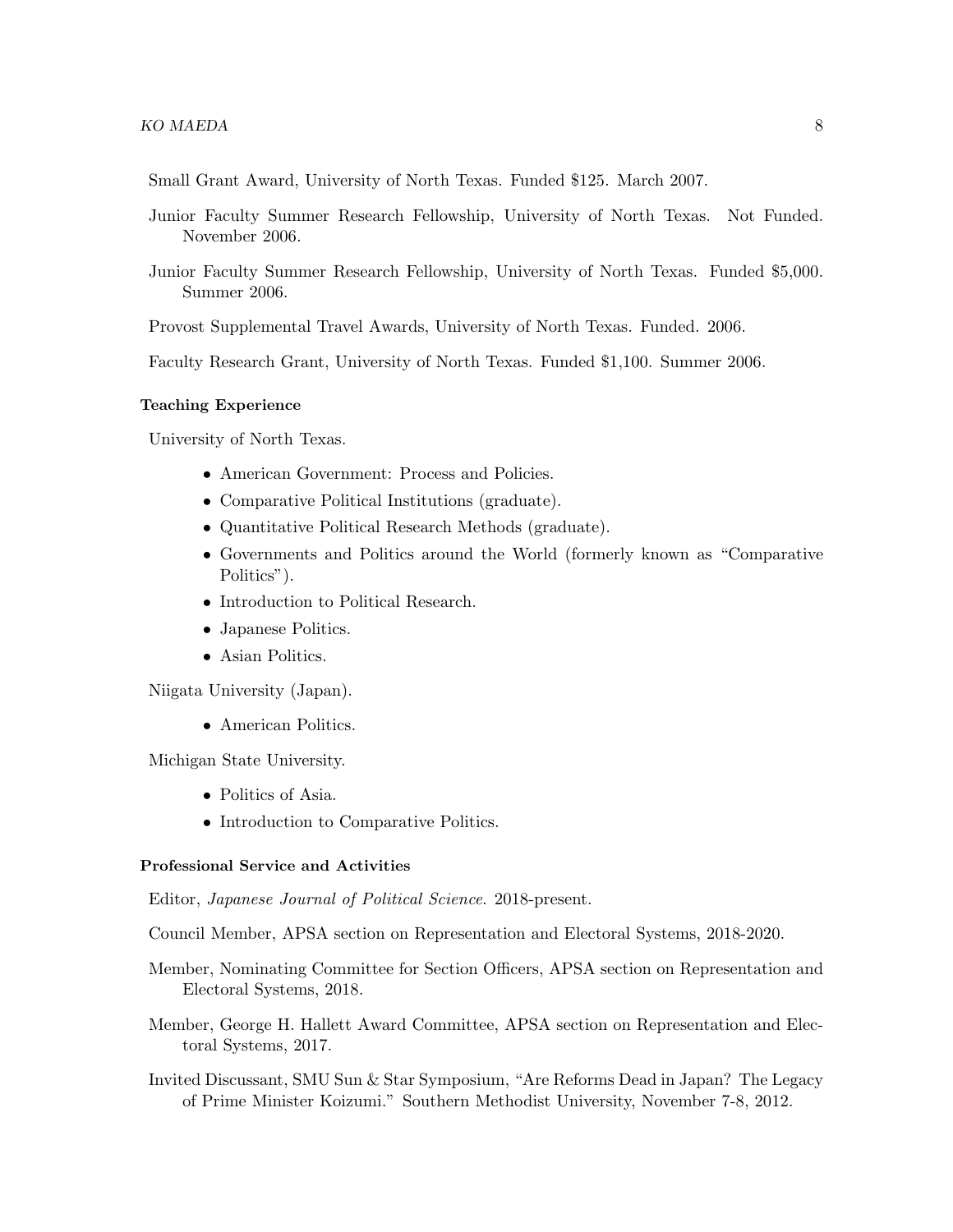Referee: National Science Foundation, Journal of Politics, International Studies Quarterly, British Journal of Political Science, American Political Science Review, Journal of East Asian Studies, Comparative Political Studies, American Journal of Political Science, Electoral Studies, Japanese Journal of Electoral Studies, Party Politics, Japanese Political Science Review, Journal of Elections, Public Opinion and Parties, Social Science Japan Journal, Political Research Quarterly, Legislative Studies Quarterly, European Journal of Political Research, Acta Politica, Democratization, Religion and Politics, International Area Studies Review, Asian Journal of Comparative Politics. and Japanese Journal of Political Science.

### University Service Activities

• College of Liberal Arts and Social Sciences

Faculty Council. Fall 2018.

• College of Arts and Sciences

Undergraduate Curriculum Committee. Fall 2014-Spring 2017.

• Department of Political Science

Graduate Placement Director. Fall 2019-present.

Chair, Faculty Awards Committee. Fall 2018-Spring 2019.

Chair, Library Committee. Fall 2015-Spring 2018.

Chair, Undergraduate Studies Committee. Fall 2011-Spring 2014.

Executive Committee. Fall 2007-Spring 2008; Fall 2016-Spring 2018.

Undergraduate Studies Committee. Fall 2005-Spring 2007; Fall 2011-Fall 2014; Fall 2018.

- Graduate Studies Committee. Fall 2007-Spring 2010; Fall 2015-Spring 2016; Fall 2019 present.
- Faculty Awards Committee. Fall 2011-Spring 2012; Fall 2013-Spring 2014.
- Student Grants & Awards Committee. Fall 2019-present.

Martin Colloquium. Fall 2005-Spring 2006.

Ad Hoc Space Committee. Fall 2010-Spring 2011.

Ad Hoc Spring Banquet Committee. Fall 2010-Spring 2011, Fall 2012-Spring 2013.

Comparative Politics Subfield Comprehensive Exam Committee. 2005-present.

Methodology Subfield Comprehensive Exam Committee. 2005-2016.